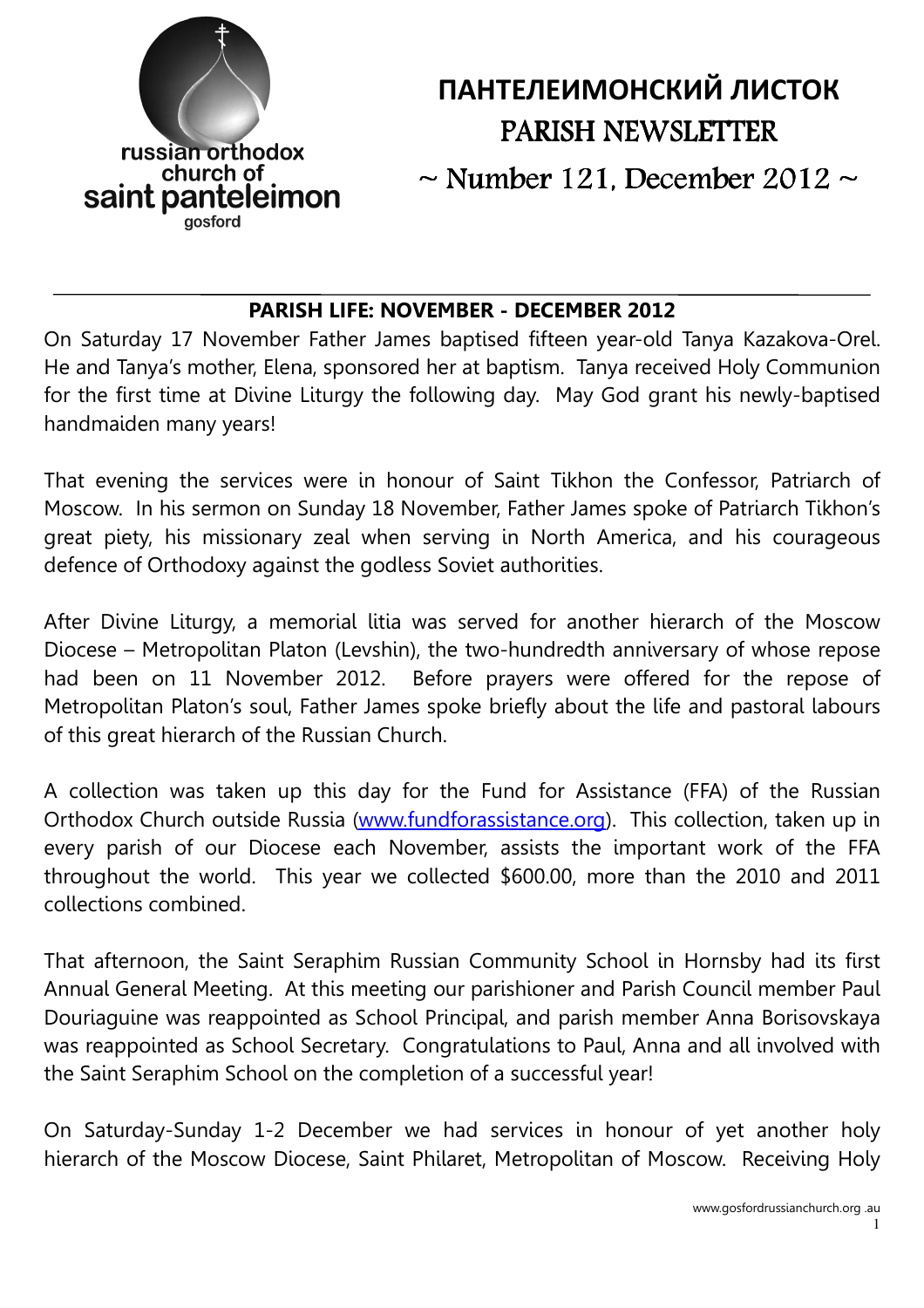Communion for the first time that day was Sofia Lamanova, baptized in our church in September 2012.

After the service, collection tins were distributed for our Nativity Fast collection. Father James spoke briefly at the end of the service about the project that this year's collection was to benefit – the construction of a "church on the blood" at Moscow's Lubyanka, the site of persecution and martyrdom of a multitude of Orthodox Christians during the Soviet era. More information about this project is at http://goo.gl/pTi97.

Sunday 2 December was the birthday of the ever-memorable Irene Claydon, our parishioner who reposed in the Lord in July 2010. Irene's husband Bill was in church that day, and after the service he and Father James served a memorial litia for her.

Later that day, Father James visited ailing parishioner Tatiana Venttsel at Henry Kendall Village, Wyoming, giving her Holy Communion for what was to be the last time.

On Monday-Tuesday 3-4 December we had services for the Great Feast of the Entry of the Mother of God into the Temple. All-night vigil on Monday evening was well-attended, as was Divine Liturgy on Tuesday, despite it being a working day. A great many people prepared for and received Holy Communion on the day of the feast.

Sadly, we learned during All-night vigil on Monday night that the handmaiden of God Tatiana had reposed. After the service Father James joined Tatiana's family – her son and daughter, our parishioners Sergei Schreider and Maria Schreider, her son-in-law Ivan Teliatnikov, Maria and Ivan's children Ksenia, Nicholas and Alexander, her god-daughter Anna Kourbatov, and others – by her bedside to serve the "first panikhida", the Canon at the Departure of the Soul.

A panikhida was served for the newly-reposed Tatiana after Divine Liturgy on Tuesday, and on Wednesday evening her body was brought to our church and a Parastas – or "great panikhida" – was served. Afterwards, her family remained in church throughout the night, taking turns to read the Psalter – the Book of Psalms - continuously in accordance with Orthodox tradition. Tatiana's funeral was served on Thursday morning. Afterwards, she was laid to rest in the Wamberal Cemetery, where a number of our parishioners and friends have also been buried. May God indeed give her rest!

Friday 7 December was the day of commemoration of the Great-Martyr Katherine, and the name-day of a great many of our parishioners: Katya Lugovaya, Kate Macotrigiano, Katia Waters, Katya Shevchenko, Katie Carles and Jessica Katherine Datsyuk. May God grant them all many years!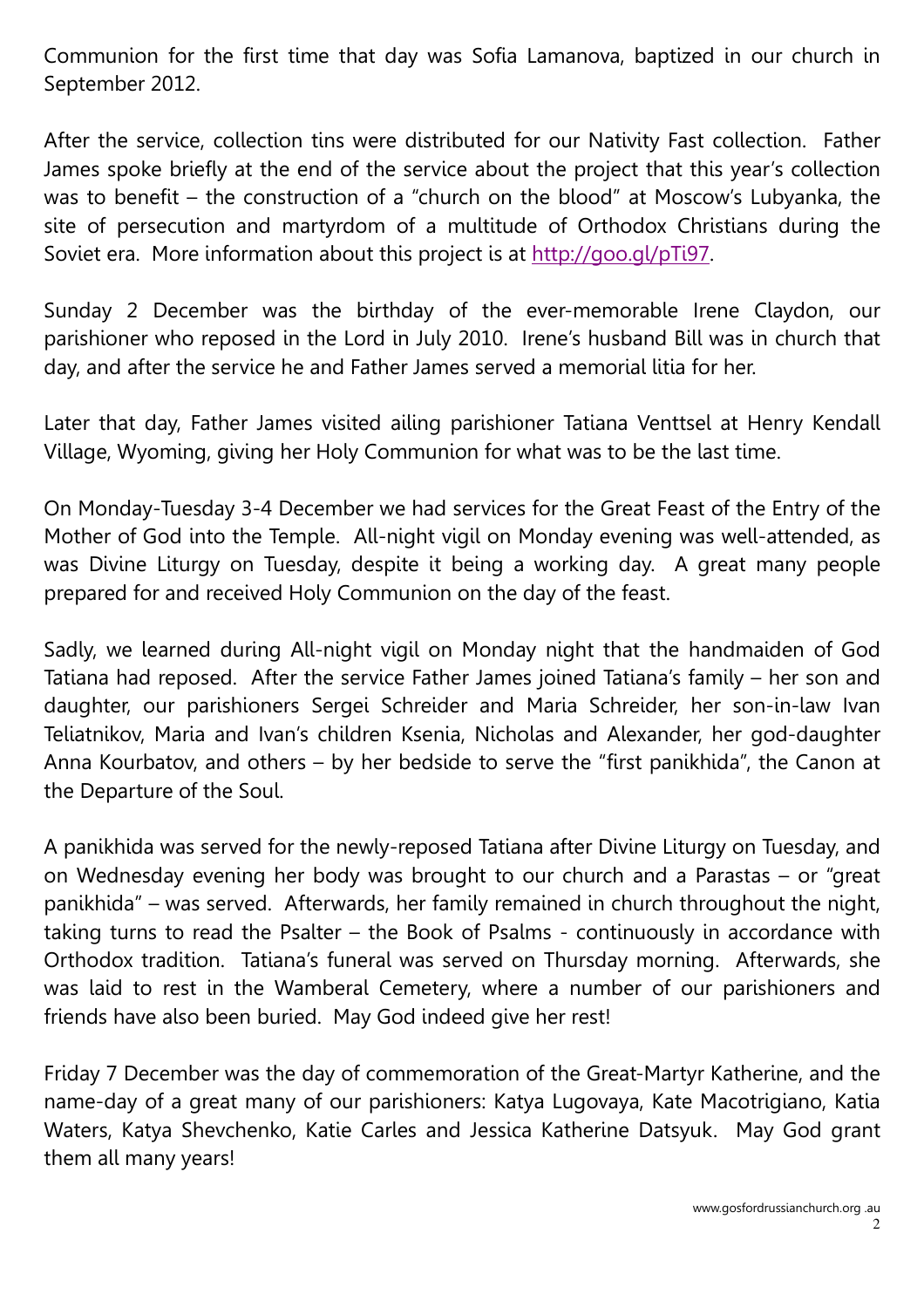On Sunday 9 December Father James baptised the infant Victoria, the third daughter of Oleg and Natasha Korotaev and a baby sister to Maria and Alyssa. Victoria's godparents were Oksana Udovenko and our parishioner Mikhail Shevchenko. Our warmest congratulations to Victoria, her parents and godparents! Victoria's baptism was the sixteenth in our parish this year.

On Sunday 9 December, the day of commemoration of Saint Innocent of Irkutsk and Saint Alypy the Stylite, it was the twelfth anniversary of the reception into Orthodoxy of our parishioner, Parish Council member and chorister Bill Reid. May God continue to bless him, and grant him many years!

On Tuesday 11 December 2012 we received a package from Minsk, Belarus, containing six of the sixteen new sticharia – or vestments for altar-servers – that we had ordered. The sticharia are beautifully made and are in a range of sizes. All are made of a red-gold brocade. These will be used at every service and will mean that all our altar servers will be vested consistently for the first time in many years. In time, we plan to obtain vestments in other colours: white first, and then green, blue and black. When all of the current order has arrived they will be formally blessed at a Sunday service prior to use.

## PARISH LIFE: YEAR IN REVIEW

As we come to the end of 2012, it is interesting to look back over the past year. In January, services for the Nativity of Christ were held in Wallsend, but we had services for the Theophany of Christ in Gosford, and many homes blessed afterwards in accordance with Orthodox custom. During February, a Romanian Orthodox service was held in our church, and we had Vespers with the rite of asking forgiveness on Forgiveness Sunday, the last day before Great Lent.

Throughout March and April, we had 25 services, including a well attended Paschal Vespers on the morning of Pascha itself. Metropolitan Hilarion visited the parish on the weekend of 30 June – 1 July, his first visit to our church since 2008. Vladyka's visit coincided with Deacon Martin Naef's last service with us, Father Martin and his family having relocated to France for 3 years due to Father Martin's secular work commitments. Father Martin had served our parish faithfully since his ordination in January 2008.

In August we celebrated our parish feast day. Archbishop Michael of Geneva and Western Europe presided at Divine Liturgy – our second hierarchical Divine Liturgy in as many months. A great number of parishioners and friends joined us, with a festive lunch held at the Niagara Park Community Hall afterwards.

www.gosfordrussianchurch.org .au In September we elected a new Parish Council and adopted a number of important policies to ensure safety, security and stability in parish life. Although no summer or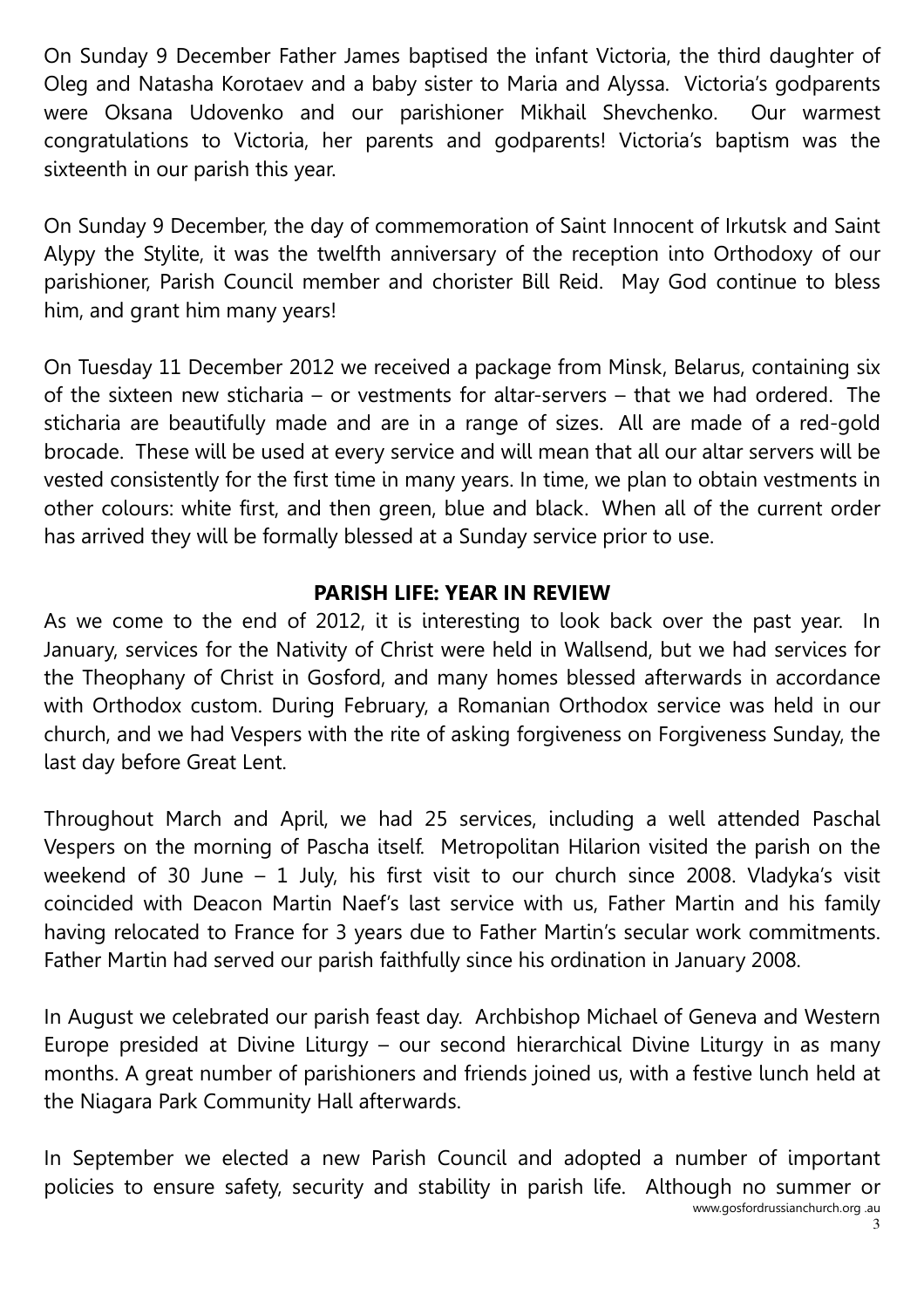winter camps were organised in 2012, the customary October long weekend BBQ at Avoca Beach was a great success.

Sixteen people – children, young people and adults – were baptized in our church this year, the most in any year since the parish was founded. Our choir has expanded and become stronger this year. As we approach our ninth full year at West Gosford, we continue to welcome new people into our parish and beautify our small church. May God help us and bless us again in 2013 and beyond!

#### PARISH LIFE: PARISH COUNCIL NEWS

On Tuesday 11 December Parish Council met for the final time in 2012. In addition to the usual financial reports, the Parish Council gave attention to a range of administrative matters including the insurance needs of the parish, GST reporting procedures, and purchasing arrangements. It was agreed that the parish would again sponsor a family through the Russian Orthodox Church outside Russia's Haiti Orthodox Family Relief (www.haitiorthodoxfamilyrelief.com) program in 2013, sponsorship of US\$100.00 a month having commenced in 2011. Father James advised the Parish Council that the Child-safe, Child-friendly Policy adopted at the parish Annual General Meeting in September 2012 had recently been adapted for use by the Diocese as a whole. He also thanked Parish Council members for their co-operation and support during 2012, a year in which there had been a number of improvements in parish administration. Priorities for the Parish Council in 2013 will be forward planning in parish life and continuing the administrative improvements commenced in 2012.

#### PARISH LIFE: PRE CHRISTMAS CLEAN UP

The usual pre Christmas clean up will be held on Saturday 5 January from 8.00 am. This will be a major clean-up, with everything in the church and hall being thoroughly washed, scrubbed and polished in preparation for our Christmas Eve and Christmas Day services. Although it will be a busy few days with many services, all those who are able to spare a few hours to help with the cleaning are asked to attend. A list of tasks will be prepared to ensure that everyone has something to do. As is customary, a light Lenten lunch will be served afterwards for all those working. Please join us!

#### PARISH LIFE: SERVICES FOR THE NATIVITY OF CHRIST AND FESTIVE LUNCH

www.gosfordrussianchurch.org .au We will have Divine Liturgy on Sunday 6 January, followed immediately by Vespers with 8 Old Testament readings. Anyone wishing to help with the Old Testament readings - which can be done in Slavonic, English or Russian - should speak with Father James. That evening, an All-Night Vigil at 6.00pm will be served. This service will include the customary blessing of five loaves, wheat, wine, and oil. On Christmas Day, we will have Divine Liturgy at 9am, followed by a festive lunch in the hall for all those wishing to stay. Those who confess on Saturday evening are welcome to receive Holy Communion at one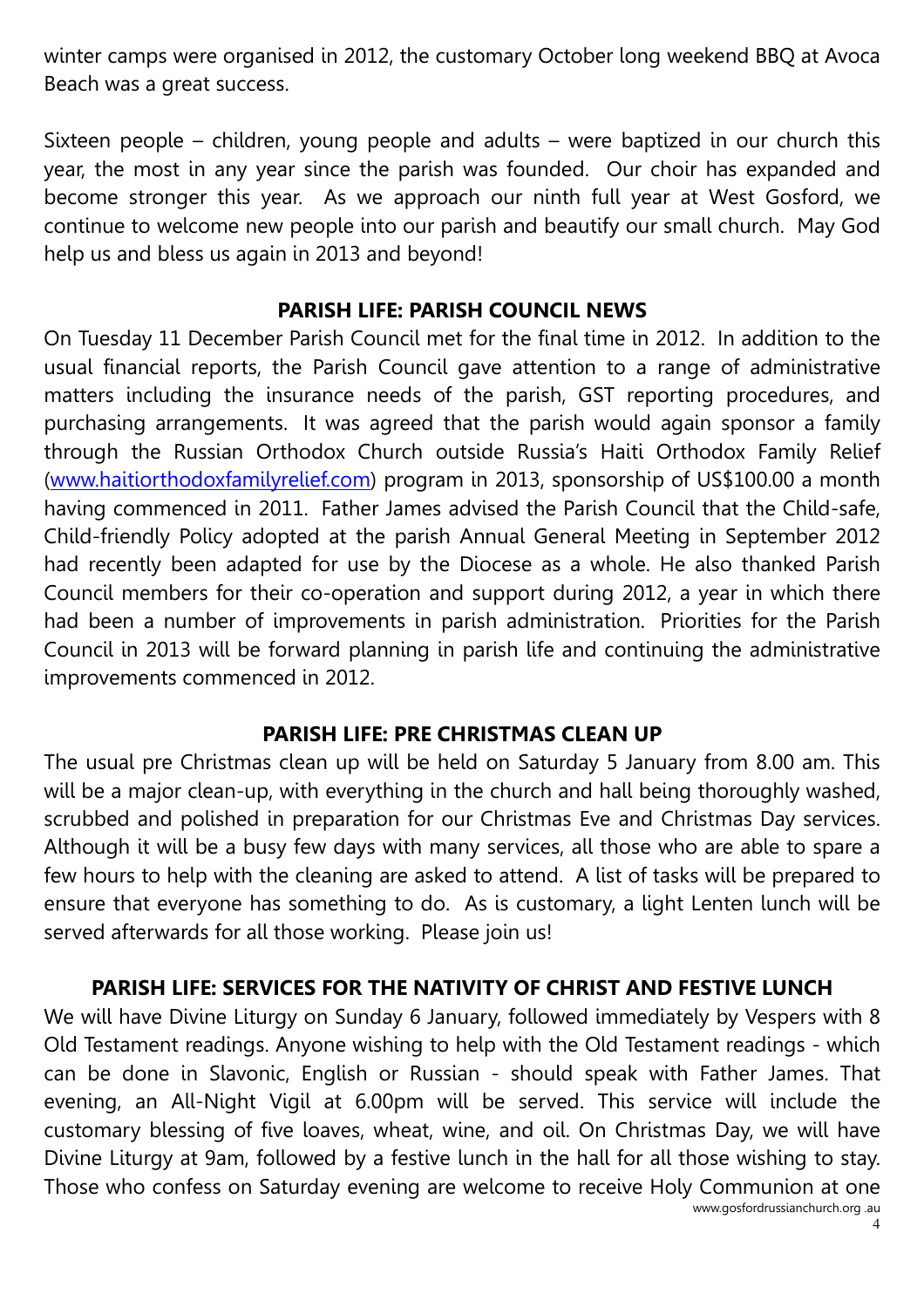or both of the Divine Liturgies that follow.

As the Ladies' Auxiliary will not be preparing lunch on Christmas Day, many people having family plans for Christmas lunch, those wishing to stay should bring a plate of festive food and some kind of drink with them to share. We expect to be joined for the services and for lunch by around 20 people from Wallsend. Please consider joining us!

On 8 January, the second day of the feast of the Nativity of Christ, Metropolitan Hilarion customarily serves at the parish of All Saints of Russia in Croydon. Like many priests from the smaller Sydney parishes, Father James serves at Croydon on this day, taking the opportunity to greet Vladyka and to share in the joy of the feast with him and the other clergy and their families. Many of the faithful likewise visit, and Vladyka afterwards invites everyone to his residence. Parishioners and friends who will be free on this day are encouraged to join us.

## PARISH LIFE: CHRISTMAS RAFFLE

As in previous years, the Ladies' Auxiliary will be running a Christmas raffle. There are a great many prizes, all of which are on display in the church hall. Tickets - selling at 3 for \$1.00 - will be available for purchase on Sunday 16 December, Sunday 30 December, Sunday 5 January, and on Monday 7 January, Christmas Day. The raffle will be drawn at lunch on Christmas Day. The money raised by the Ladies' Auxiliary goes towards things like our new sticharia for altar servers. Please support them!

## PARISH LIFE: MAGNETIC & WALL CALENDARS FOR 2013

To help parishioners and friends remember which days our regular services are on, a magnetic parish calendar has been prepared for 2013. It includes parish contact details and has the Sundays highlighted on which there will be services in our church. In addition, the Parish Council has ordered enough wall calendars for each household in the parish to have one. The wall calendars – printed in Russian and English - show both fast and feast days, list daily Bible readings, and note major saints' days. They also include the rules for fasting throughout the year. These calendars will be available towards the end of December, and will be distributed at church so as to prevent them from being damaged in the post. Those not distributed at church will be home delivered. If we do not have your address and would like a calendar, please ask for one in church.

## PARISH LIFE: 2013 PARISH MEMBERSHIP

All parish members are now asked to renew their membership, and regular worshippers are invited to consider becoming members. Parish membership is something quite distinct from church attendance, or even participation in the sacramental life of the church. Membership makes it possible for a person to be involved in formal parish decision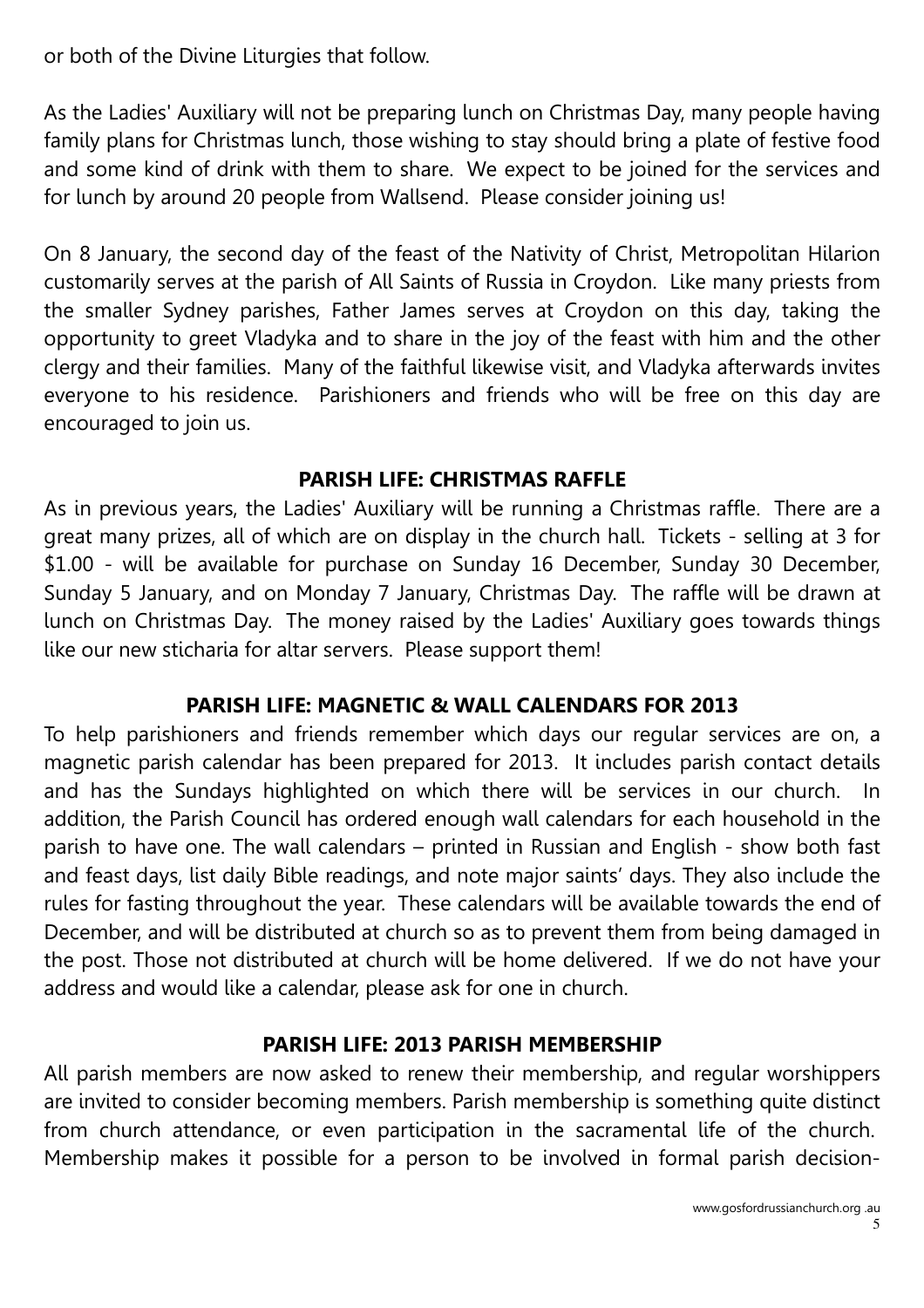making at various levels. A person cannot serve on the Parish Council, for example, without first becoming a parish member.

The rules governing parish membership are set out in the Normal Parish By-Laws or the "Нормальный Приходской Устав" ("the By-Laws") of the Russian Orthodox Church outside Russia (ROCOR). A person may become a member of a ROCOR parish if they are an Orthodox Christian, have reached the age of 18 years, pay the established membership dues, make their confession and take Holy Communion not less than once a year, and tend to the moral and economic welfare of the parish.

There is no obligation upon any person to become a parish member. A person might regularly attend one or more parishes in our Diocese and participate in the sacramental life of the church and yet feel no desire to seek formal parish membership. This is entirely a decision for each individual. There are certainly no adverse consequences for not seeking parish membership. Pastorally, no distinction is made between members and non-members.

It is nevertheless the policy of this parish to encourage all regular worshippers and friends of the parish to consider membership. The reason for this is that it helps ensure that parish decision-making is representative of the broadest range of people who attend and take an interest in the welfare of the church. It also increases the pool of people from which a Parish Council can be drawn.

In our parish, the annual membership fee is \$30.00. Membership is granted for a calendar year; that is, from January to December. New members gain the right to vote only after 6 months of membership. Those new members who transfer membership from another ROCOR parish may vote immediately. Paragraph 12 of the By-Laws requires any person wishing to become a member of a parish to make a written application to the Parish Council. To make this easier for everyone, our parish has developed an 'Application for Parish Membership' form. A copy of the membership form will be mailed out with the calendars in late December.

If required, additional copies of the form are also available at church. Please ask at the candle desk! Parish members are asked to complete the 'Application for Parish Membership' form upon annual renewal of membership. This helps ensure that parish records are up-to-date, that personal details remain correct, and that the conditions for membership continue to be met. Any questions or concerns regarding formal parish membership should be raised with Father James. Completed membership forms may be handed in at the candle desk.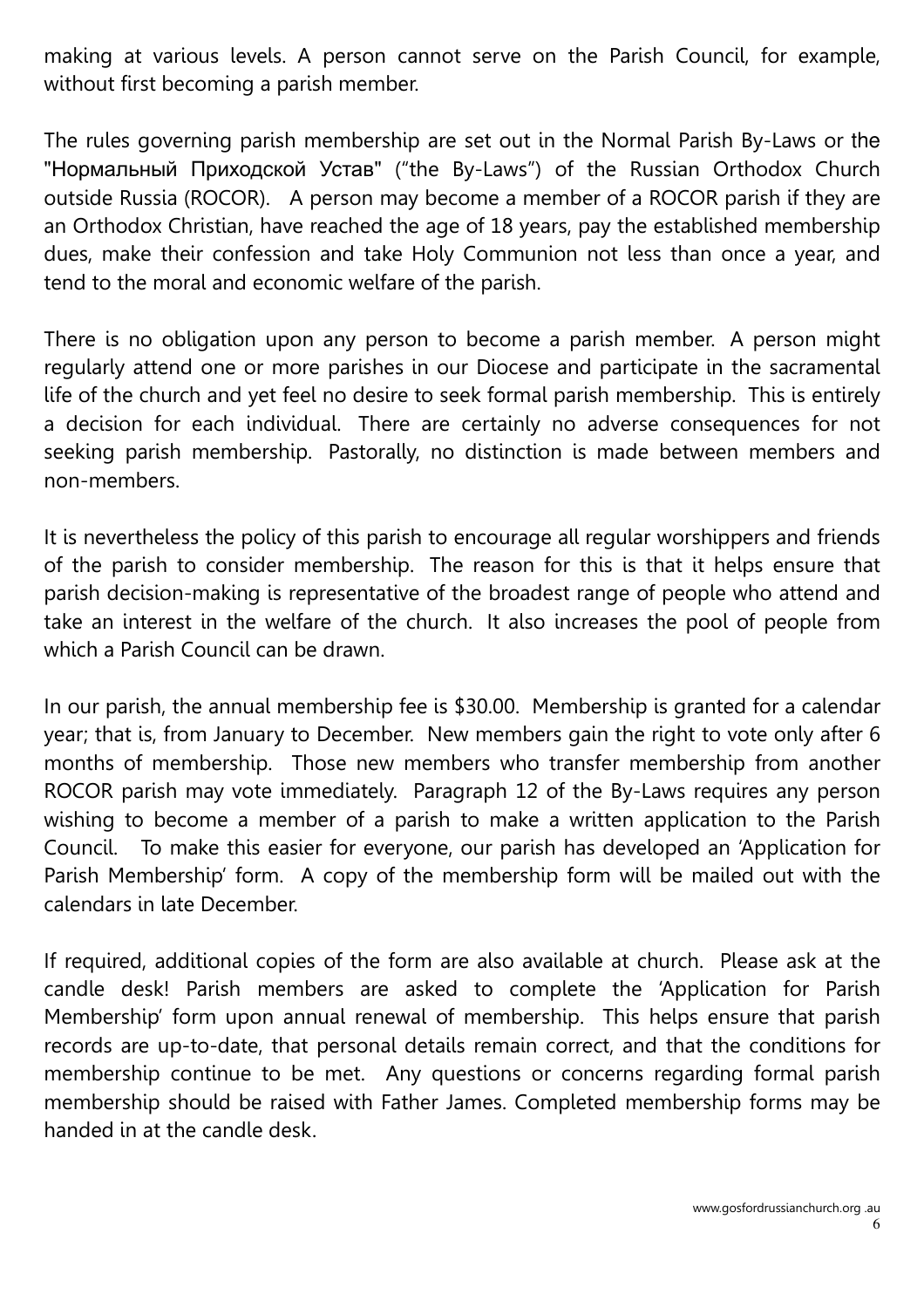#### CHURCH LIFE: RELEASE OF PLOTS AT ROOKWOOD CEMETERY

Readers will recall a notice in the November newsletter that the Anglican Cemetery at Rookwood Cemetery has released over 300 new plots adjoining the Russian section RO4. The Diocesan Cemetery Committee have been able to secure these new plots for the Russian Orthodox community, with a burial licence price for future use (grave only) - \$7557, and a 'purchase at need, including first interment' cost of \$8690. Those interested in purchasing plots are strongly encouraged to make the necessary arrangements as soon as possible. It is possible that insufficient interest within the community could lead to alternative arrangements being made for this area of Rookwood Cemetery. Enquiries can be directed to the Anglican Office of Rookwood Necropolis on 9746 2177 Monday to Friday.

#### COMMUNITY LIFE: REQUEST TO HOST EXCHANGE STUDENTS

We have this year again been asked to publicise the work of Southern Cross Cultural Exchange (SCCE), a non-profit organisation with 25 years experience in exchange programs. Under the SCCE program, the student participates as one of the family, including helping with chores, following house rules, and joining in the fun. Southern Cross Cultural Exchange has over 100 students from Europe, Canada, USA, Japan, Brazil and Colombia, who will arrive in Feburary 2012 for a few months. Students bring their own spending money and are covered for medical and educational expenses. For more information visit www.scce.com.au or contact SCCE's local co-ordinator, Dianne Axam, on 0429-406126 or by e-mail: diaxam@bigpond.com.

#### CHURCH LIFE: SERVICES IN DECEMBER 2012

On Wednesday 19 December it will be one of the two feasts of Saint Nicholas – the commemoration of his repose. On Tuesday evening and Wednesday morning Father James will be serving in the church of Saint Nicholas in Wallsend, and so there will be no services in Gosford. Parishioners and friends are encouraged to travel to Wallsend or to visit one of the Sydney parishes, most of which will have a service on this day, Saint Nicholas being greatly revered throughout the Orthodox world. Any Gosford parishioners who confess and receive Holy Communion on the weekend of 15-16 December are welcome to receive Holy Communion at Wallsend on Wednesday.

Our final service in 2012 will be on Sunday 30 December 2012. There will be no evening service on Saturday 29 December, as Father James and Matushka Marie will be taking the opportunity to visit the parish of Saint Nicholas in Fairfield and themselves confess prior to the Nativity services.

After Divine Liturgy on Sunday 30 December we will have a Moleben of Thanksgiving in anticipation of the 200<sup>th</sup> anniversary, on 7 January, of the Deliverance of the Russian Church and Empire from the invasion of the French and twelve other nations. 7 January

<sup>7</sup>